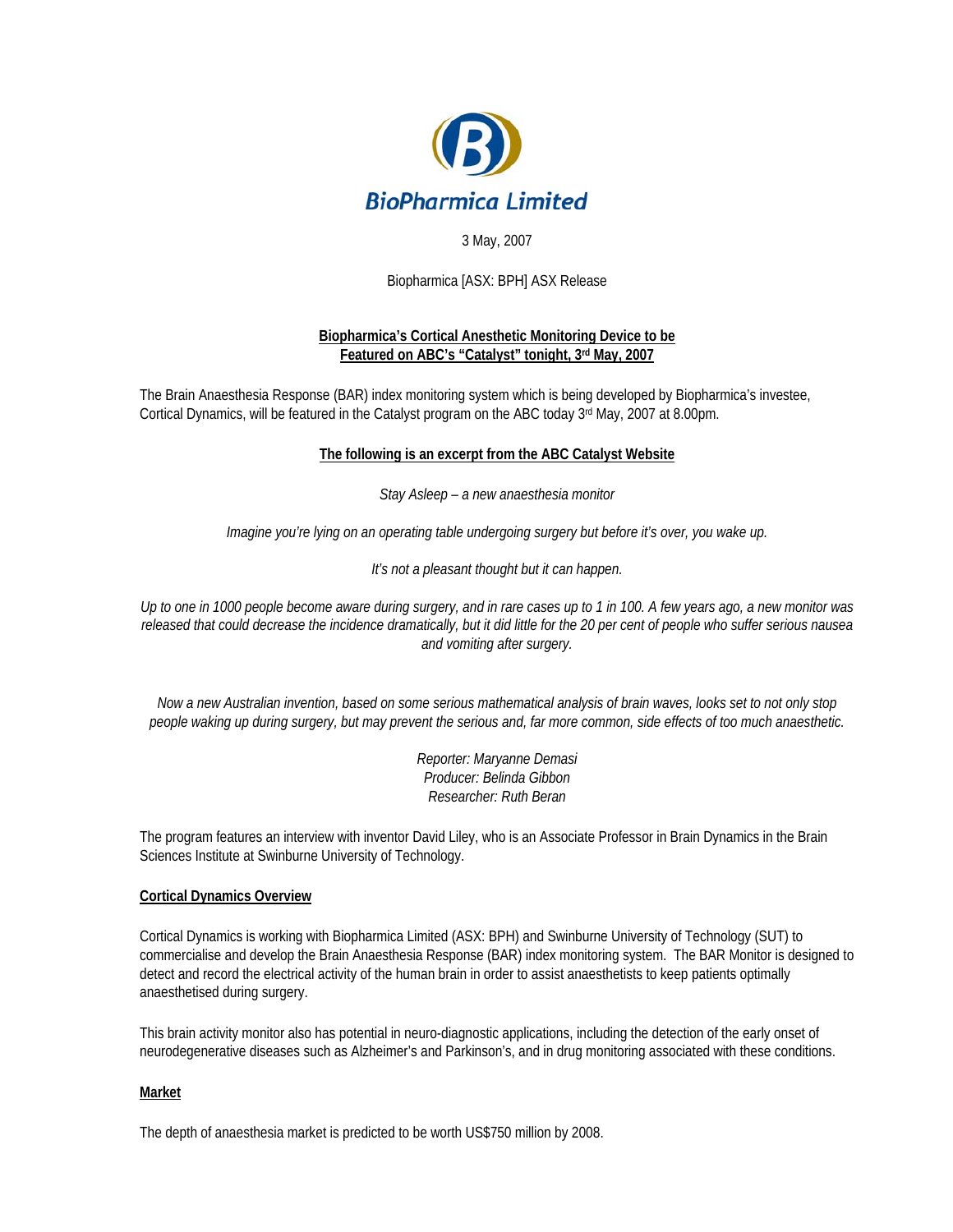#### **Clinical Trials**

A pilot trial at Royal Melbourne Hospital (RMH) tested the sensitivity of the BAR Monitor. The results of the 60-patient study indicated that the BAR index is superior in quantifying brain function compared to current approaches.

One critical discovery was that the BAR index could measure both brain state and input, something that other brain function monitors cannot do separately.

A second pilot trial at RMH, that utilises the BAR Monitor in patients given opiods as anaesthetic agents, is currently underway in order to extend the validation of the monitor. The National Health and Medical Research Council (NHMRC) in Australia will be supporting a sequence of trials that will take place during 2008 at various Australian hospitals.

Enquires regarding the BAR index monitoring system can be referred to the following:

**Dr Bruce Whan**  Director, Swinburne Knowledge Tel: + 61 3 9214 5979 bwhan@swin.edu.au

**Dr Jenny Tollet**  Commercialisation Manager Biopharmica Ltd Tel: + 61 8 9328 8366 jenny@biopharmica.com.au

**David Breeze**  Chairman Biopharmica Ltd Tel: +61 8 9328 8366 david@biopharmica.com.au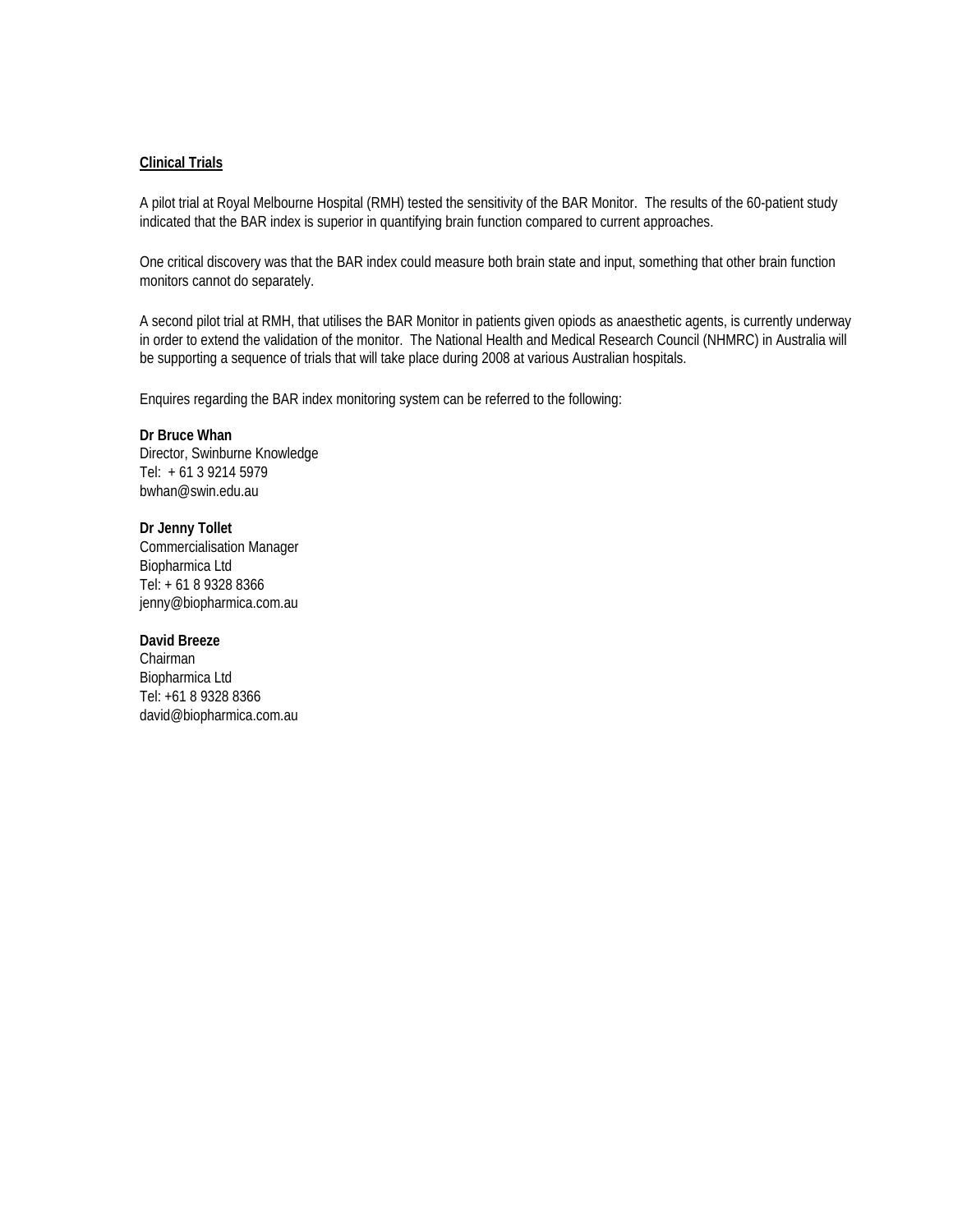# **Cortical Dynamics**

# **Overview**

Cortical Dynamics is working with BioPharmica Limited [ASX:BPH] and Swinburne University of Technology (SUT) to commercialise and develop the Brain Anaesthesia Response (BAR) index monitoring system. The BAR Monitor is designed to detect and record the electrical activity of the human brain in order to assist anaesthetists





to keep patients optimally anaesthetised during surgery. This brain activity monitor also has potential in neuro-diagnostic applications, including the detection of the early onset of neurodegenerative diseases such as Alzheimer's and Parkinson's, and in drug monitoring associated with these conditions. International patent coverage is pending regarding the use of the BAR Monitor in a range of applications.

# **Market**

The depth of anaesthesia market is predicted to be worth US\$750 million by 2008. There are eight products in the market and two companies whose focus is purely depth of anaesthesia monitoring. The benchmark monitor at present is BIS (the Bispectra Index at Aspect Medical Systems Inc). It has been shown in extensive clinical trials that improved monitoring of the depth of anaesthesia reduces recovery times, the costs of anaesthesia and the incidence of postoperative recall.



# **Technology and Competitive Advantage**

Dr David Liley, Researcher and Senior Lecturer in Biophysics and Deputy Director of the Centre for Intelligent Systems and Complex Processes at SUT is the inventor of the technology. Dr Liley has designed a practical means to carry out a system-based analysis of brain electrical response. The BAR index or algorithm operates through detailed understanding of the physiological mechanisms that generate brain electrical activity (EEG). This scientific premise allows the BAR Monitor to be quicker, far more sensitive and accurate than current systems.